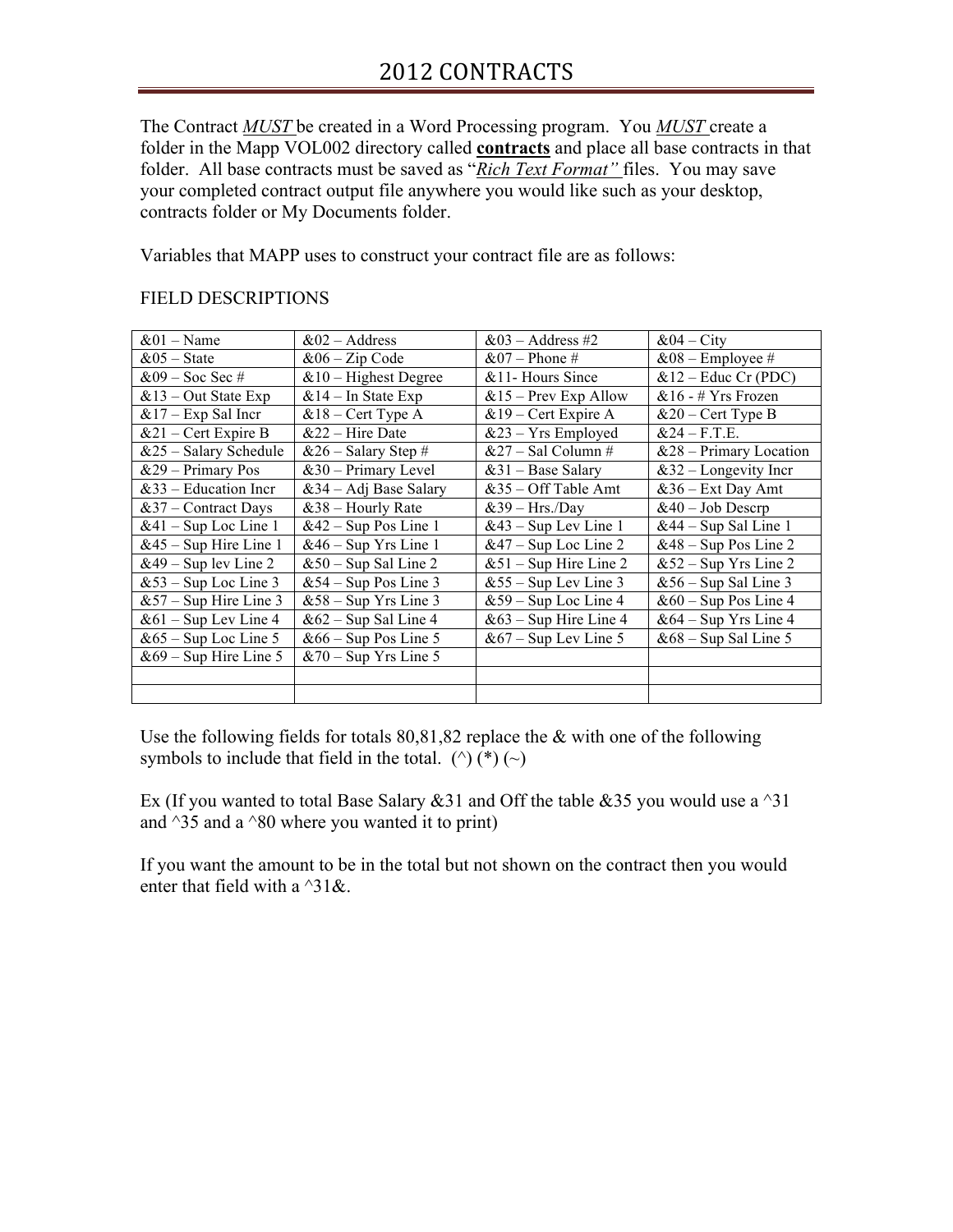$^{\wedge}34\& ^{\wedge}35\& ^{\wedge}36\&$ 

## **EXAMPLE CONTRACT USD 999**

This Contract is executed, in duplicate, this  $1<sup>st</sup>$  day of June, 2011 between the Board of Education of Unified School District 999 and **&01** for the school year 2011-2012 as defined and scheduled by the Board approved school year calendar. The Board and the Professional Employee agree that:

1. The Professional employee is employed as &40.

2. The Board shall compensate the Professional employee at the annual salary of  $^{\wedge}80$ , to be paid in twelve equal installments, with all deductions required by law and authorized by the Professional employee in writing. The total compensation includes the Section 125 Cafeteria employer paid plan benefits provided for in the Negotiated Agreement in the amount of &68. Payment shall begin on or about he  $15<sup>th</sup>$  of each month commencing in September according to Step  $&26$ , Column  $&27$  on the current salary schedule  $&25$ with the degree status as follows:  $&10$  degree and  $&11$  hours.

3. Other things you might want to enter into your contract.

WITNESS: By signing this contract, the Board and the &40 agree to the terms.

 $\mathcal{L}_\text{max} = \mathcal{L}_\text{max} = \mathcal{L}_\text{max} = \mathcal{L}_\text{max} = \mathcal{L}_\text{max} = \mathcal{L}_\text{max} = \mathcal{L}_\text{max} = \mathcal{L}_\text{max} = \mathcal{L}_\text{max} = \mathcal{L}_\text{max} = \mathcal{L}_\text{max} = \mathcal{L}_\text{max} = \mathcal{L}_\text{max} = \mathcal{L}_\text{max} = \mathcal{L}_\text{max} = \mathcal{L}_\text{max} = \mathcal{L}_\text{max} = \mathcal{L}_\text{max} = \mathcal{$ 

Board of Education USD 999 Girard, Ks 66743

&01 Board President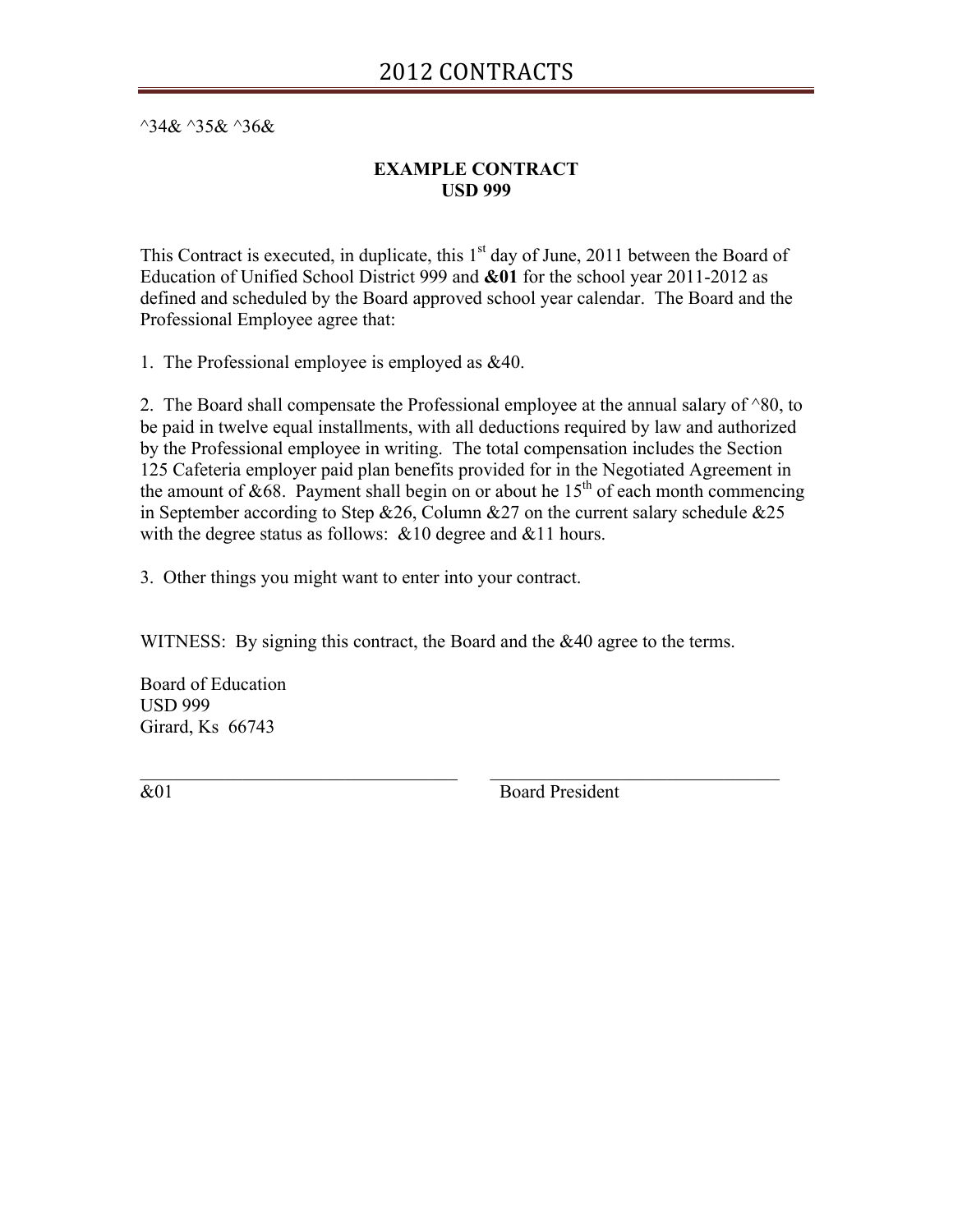## **PRODUCING CONTRACTS**

To create your contracts you will need to open MAPP and run the following menu options: [14-7-]

Select 1 for Payroll Employees Only Select 2 for Personnel Employees Only Select 3 to Print Instructions

Enter the name of your BASE Contract file: **symtch**

Enter the NEW name to save it under: TCH2012

Select 1 if you want to create a contract for ALL employees by CLASS Select 2 if you want to select the employees you want to print a contract for.

If you Selected 1 then enter the CLASS and SUB CLASS you wish to create a contract for. (Press ENTER if you want ALL classes and Sub Class)

If you selected option 2 then you will enter each employee number that you want to have a contract created for.

During both processes you will have the option to print your step by either Numeric or Alpha. Select Yes for Numeric or No for Alpha.

Next you will have the option to print Columns in Numeric or Alpha, Select Yes for Numeric and No for Alpha.

Once the system is done creating your contracts you will need to go to the VOL002\Contracts folder to open the file you created.

If you need to make any corrections to the contract you can go in and make changes since it is now a word document.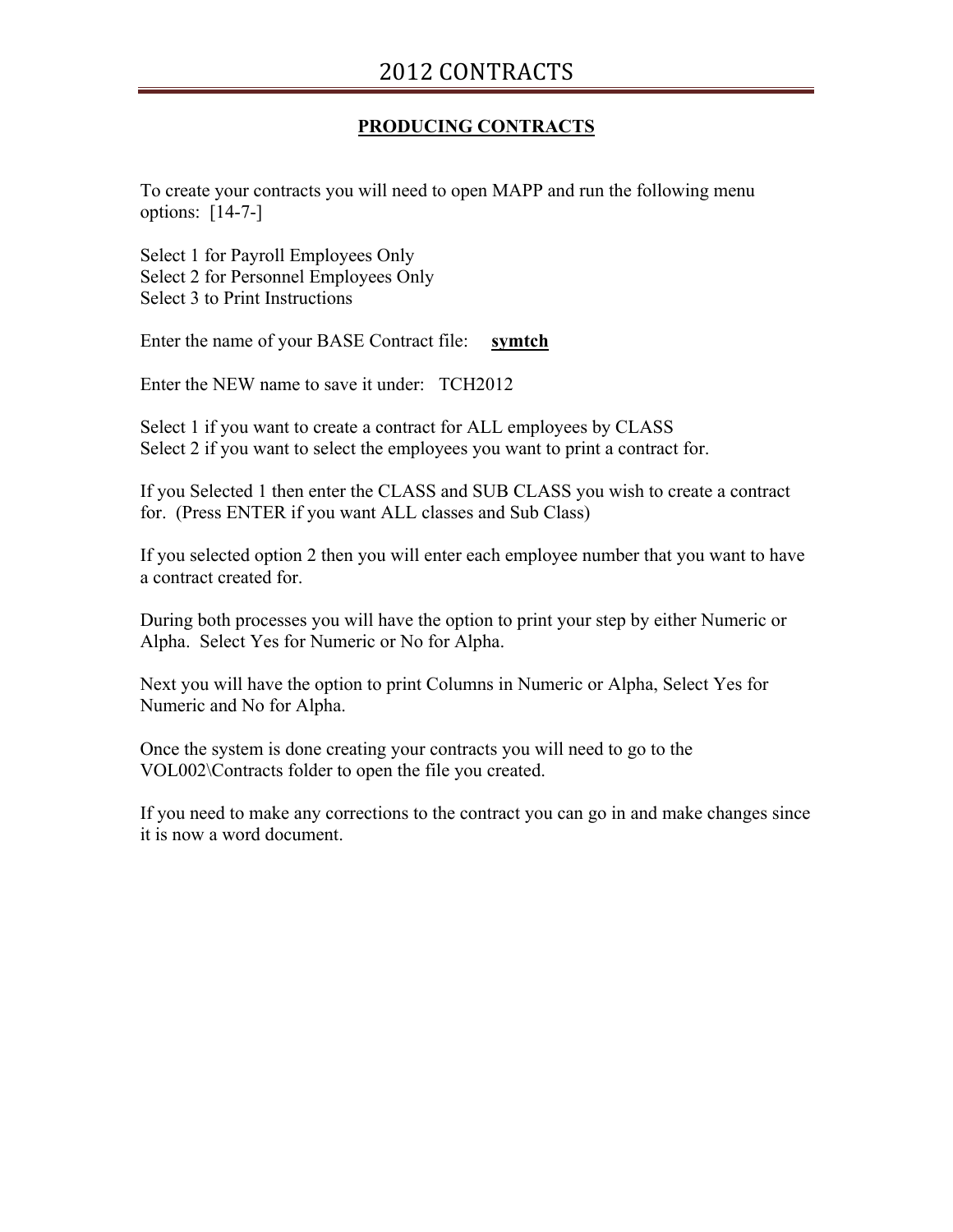# **CREATING A SUPPLEMENTAL CONTRACT**

You will create a base Supplemental contract the same way you create your regular contract we just have a couple of features to help you.

When building the document you will need to tell the base contract how many supplementals to print on the contract. This is done by adding a  $\omega$  where you want the supplemental to print. The  $\omega$ 05 means it will print up to 5 supplementals on each contract.

If you want your total to be displayed on the contract you will use the total routines such as  $@05^{\wedge}$  totals to &80,  $@05^*$  to &81 and  $@05^{\sim}$  totals to &82.

Below is a sample supplemental contract.